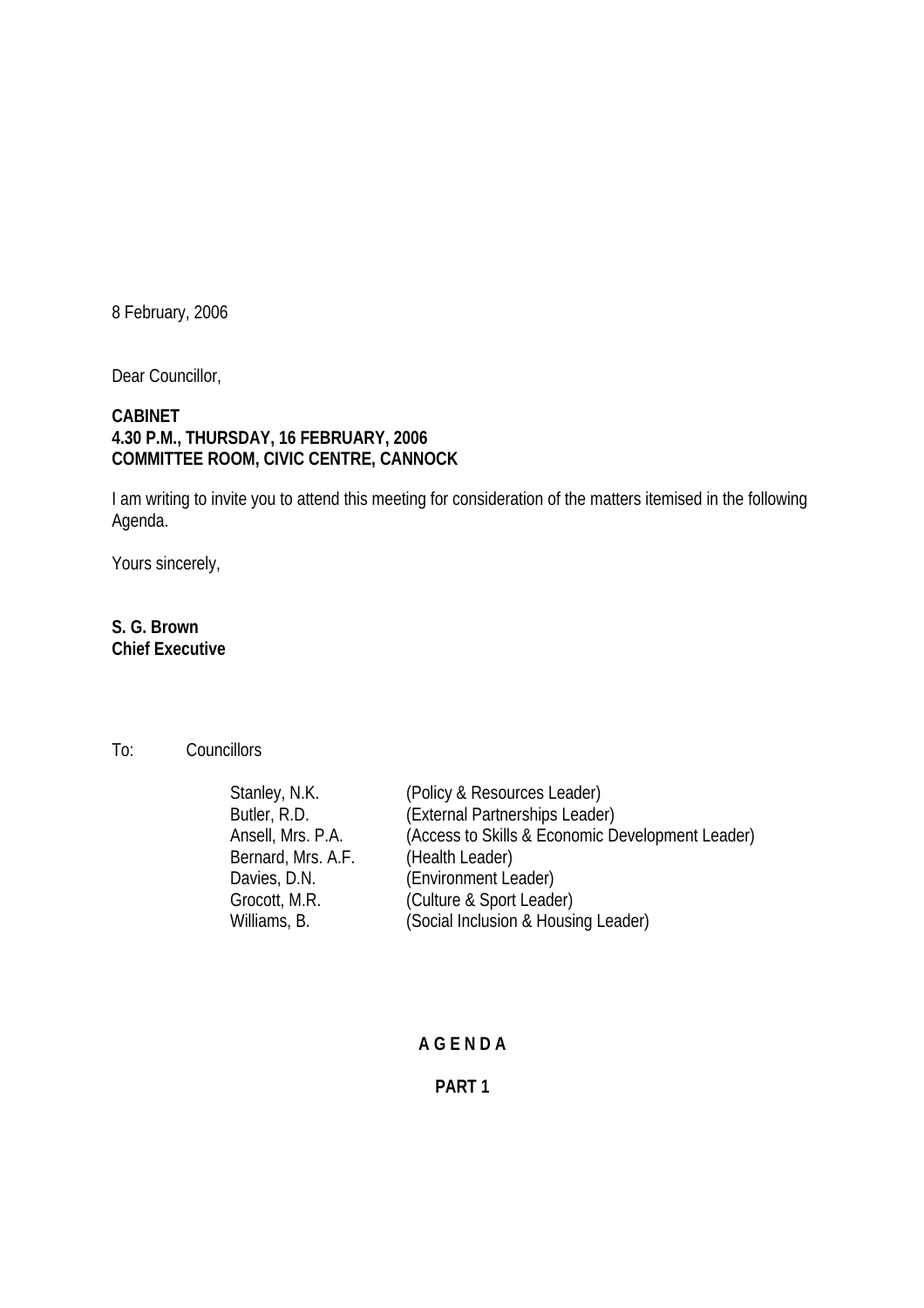### **1. Apologies**

## **2. Declarations of Interests of Members in Contracts and Other Matters and Restriction on Voting by Members**

To declare any personal or prejudicial interests in accordance with the Code of Conduct and any possible contraventions under Section 106 of the Local Government Finance Act 1992.

#### **3. Minutes**

To approve the Minutes of the meeting held on 19 January, 2006 (enclosed)

### **4. Updates from Portfolio Leaders**

To receive and consider oral updates from the Council Leader, the Deputy Leader and Portfolio Leaders (if any).

### **5. Forward Plan**

Forward Plan of Decisions –February – May 2006 (Enclosure 5.1)

## **6. Staffordshire Waste Management Strategy 2020 Vision – Appointment of Waste Strategy Management Team**

Report of the Director of Public Health and Policy (Enclosure 6.1 – 6.2)

# **7. Regional Spatial Strategy (RSS) for the West Midlands: Phase One: Black Country Study; Phase Two: Draft Project Plan: Consultation Responses**

Report of the Chief Executive (Enclosure 7.1 – 7.20)

## **8. General Fund Capital Programme 2005-06 and Resources 2006-07 to 2008-09**

Report of the Deputy Chief Executive (Enclosure 8.1 – 8.7)

## **9. General Fund Revenue Budget 2006-07 Reserves and Balances**

Report of the Deputy Chief Executive (Enclosure 9.1 – 9.3)

#### **10. Treasury Management**

Report of the Deputy Chief Executive (Enclosure 10.1 – 10.14)

## **11. Housing Revenue Account Budget 2006-07, 2007-08 and 2008-09**

Report of the Deputy Chief Executive (Enclosure 11.1 – 11.7)

## **12. Housing Revenue Account Capital Programme 2006-07 and Future Years**

Report of the Deputy Chief Executive (Enclosure 12.1 – 12.3)